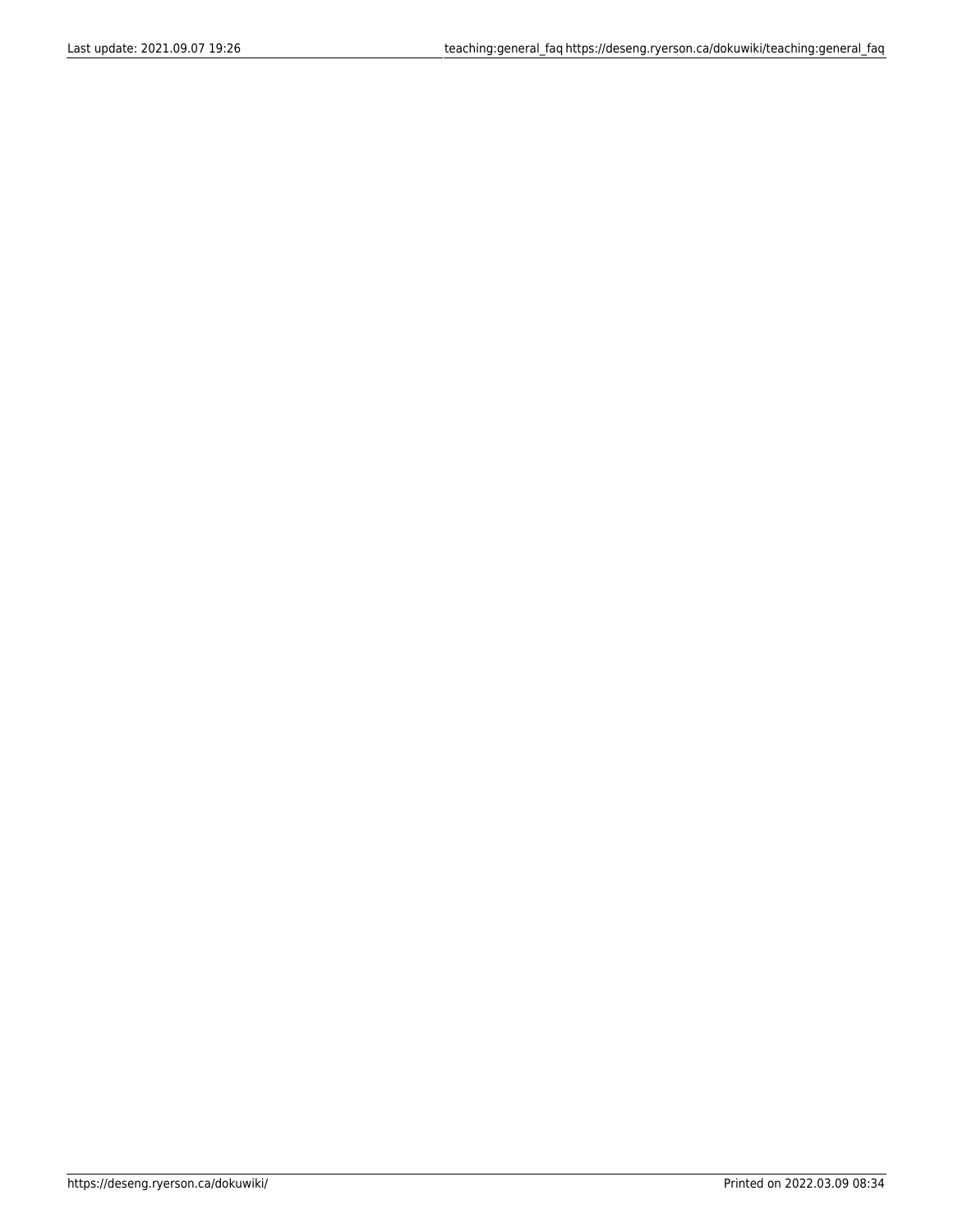# **General Frequently Asked Questions**

# <span id="page-2-0"></span>**How do I make an appointment to see you?**

Go to [this page](https://deseng.ryerson.ca/dokuwiki/teaching:office_hours) and follow the instructions there.

# <span id="page-2-1"></span>**Where is your dropbox?**

See the [MIE Student Handbook.](https://sites.google.com/a/ryerson.ca/mie/student-handbook/student-faq)

I only rarely check my dropbox. If you put something in it, then **you are responsible** for emailing me to that effect. It's not enough to put your work in there on time; I have to find it there on time or it's late.

# <span id="page-2-2"></span>**Can I submit work early?**

Of course you can. Try to deliver it directly to your instructor. If you cannot find your instructor, put it in the instructor's dropbox (see the previous question) **AND THEN** email your instructor that you in fact dropped it off there.

**NOTE:** Instructors don't check their dropboxes unless they're expecting something. If you do not email the instructor to tell them there's something there, and if the instructor doesn't check the dropbox until after the due date, then your assignment will be treated as late. **It's** *your* **responsibility to make sure your instructor actually receives your assignments.**

# <span id="page-2-3"></span>**I missed a deadline; what do I do?**

See the [MIE Student Handbook.](https://sites.google.com/a/ryerson.ca/mie/student-handbook/student-faq)

We will not even consider granting academic consideration without a properly submitted [Online](https://www.ryerson.ca/senate/resources/) [Academic Consideration Request.](https://www.ryerson.ca/senate/resources/)

If you miss a deadline for submitting an assignment, it's still important to submit it. Even though you may get a zero grade, your teaching assistant will grade it and provide valuable feedback. This way you will know how you would have done, and how to avoid making the same mistakes in future assignments.

If you missed a midterm or exam, see the Student Handbook.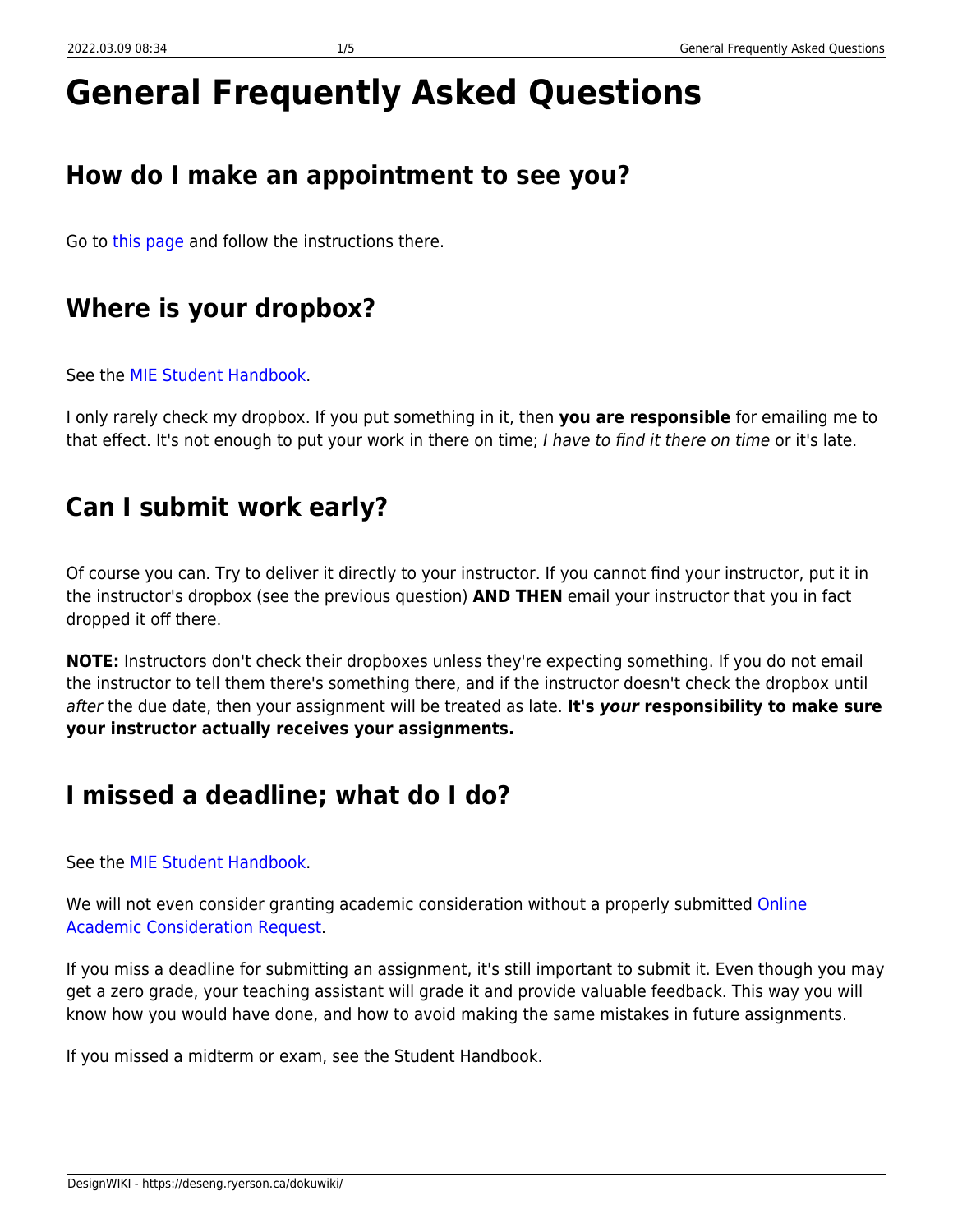### <span id="page-3-0"></span>**How can I get access to the Google Docs for this course?**

You already have access; you're just using the wrong account.

Many people have a personal Google account in addition to their Ryerson Google account. You cannot access the course's Google Documents (e.g., lecture slides, project template documents, etc.) from your personal account, and you will not be granted permission to do so. You must use your Ryerson Google account for this, per the [MIE Course Management Policy.](https://docs.google.com/document/d/1n_GukE9vSInYIYfy_r9lGXBo-Dgactse4RpD3WqZth4/edit?usp=sharing)

### <span id="page-3-1"></span>**Do I have to do the PTI again?**

Not necessarily. Your results from up to 1 year ago are kept by the PTI. So if you're repeating a course, you will likely **not** need to do the PTI again.

If the PTI tells you that it already has results for you, then you do not need to do it again.

### <span id="page-3-2"></span>**I forgot the cover page on my assignment; what do I do?**

You only need cover pages on **hardcopy** assignments.

Assignments submitted through D2L do not require a cover page.

If you forget the cover page on a hardcopy assignment, you will get zero on the assignment - that is inevitable.

You should submit the assignment anyways, because you will get constructive feedback that will very likely help you do better on future assignments.

Google Doc versions of the two styles of cover pages are available via the [MIE Student Handbook.](https://sites.google.com/a/ryerson.ca/mie/student-handbook)

Don't forget: Cover pages **must** be written in indelible ink (or printed by computer, in which case your signature must be in indelible ink). Assignments covered by a cover page written in pencil or erasable ink, or that are incomplete, will receive a zero grade.

### <span id="page-3-3"></span>**I can't log in to the computers in the lab; what do I do?**

You need to see Ms. Grace He (room KHE-137B) to activate your MIE computer account. Bring your student card. She can be reached by email at [ghe@ryerson.ca.](mailto:ghe@ryerson.ca)

You are responsible for activating your own MIE computer account.

For all problems related to logging in to the lab computers, see Ms. He.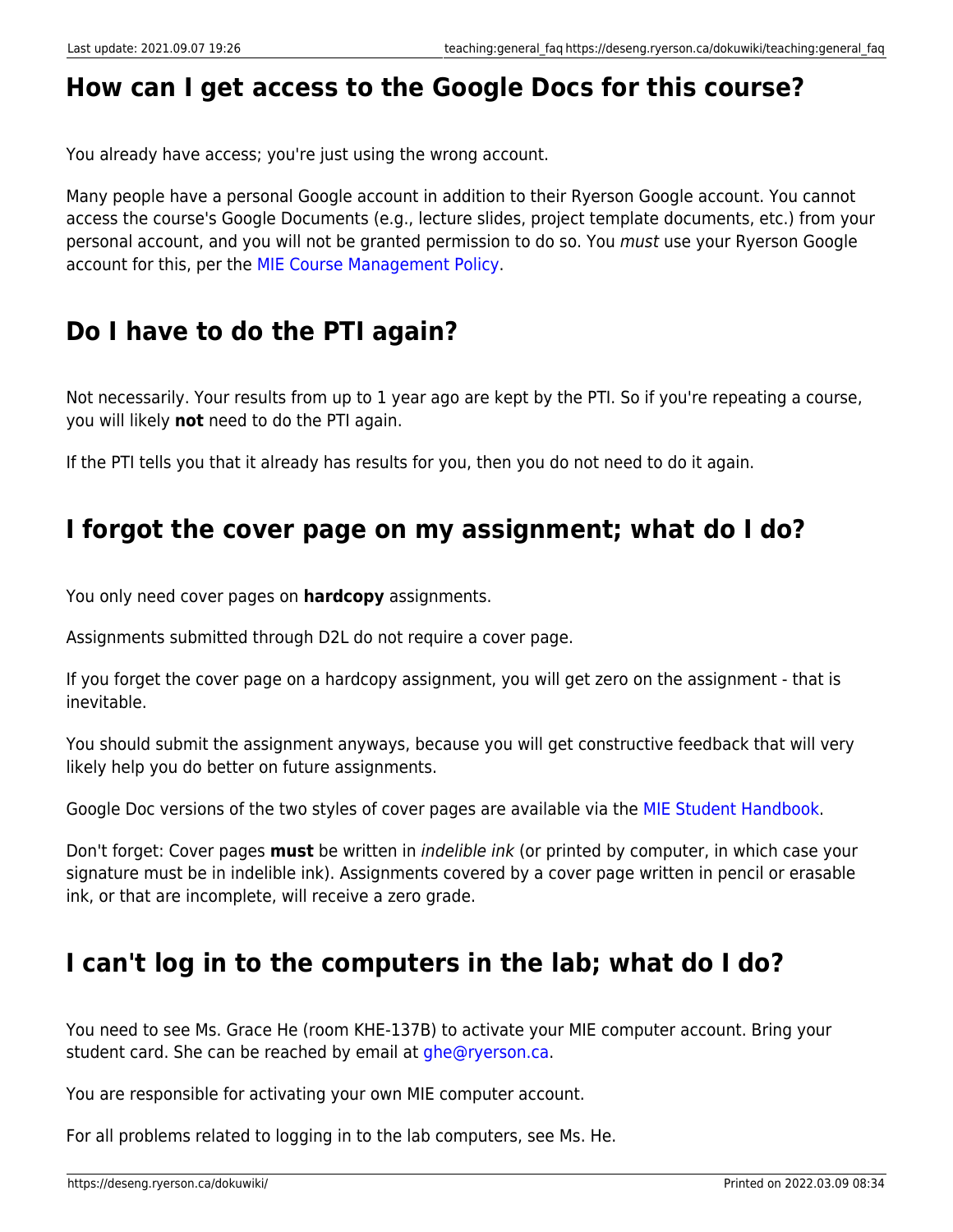### <span id="page-4-0"></span>**The printer was broken when I tried to print my assignment**

If the assignment was to be done in the lab - e.g. a CAD test - then alternate arrangements will be made. This usually will involve emailing your work to your TA as a PDF file, or uploading it to [D2L](http://my.ryerson.ca).

If you have had a week or more to work on your assignment, then no extensions will be entertained if the printer is broken. **You should come to lab with your homework completed, printed, and ready to submit immediately.**

### <span id="page-4-1"></span>**I cannot access your materials on Google Drive**

I post some material on my website via Google Drive. Such material is only visible through Ryerson Google accounts. If you are using a private or non-Ryerson Google account, you will not be able to access the material.

Do not bother asking me to share that material with your private account; I will not do that. You must use your Ryerson Google account.

If you are sure you are using your Ryerson Google account, but you still cannot access the material, send me email describing the situation. Make sure you send that email using the same account that could not access the materials in question.

### <span id="page-4-2"></span>**End of semester questions**

I too often get questions at the end of semester regarding posted marks and how these impact on final grades. Here's some common questions and answers.

#### <span id="page-4-3"></span>**What's my final grade?**

Don't even bother asking.

Ryerson policy prohibits me from discussing the final grades that are sent to the Registrar.

#### <span id="page-4-4"></span>**Will you update D2L after the end of classes?**

No. You can come to my office and ask for that information.

#### <span id="page-4-5"></span>**Will you "bell" the marks?**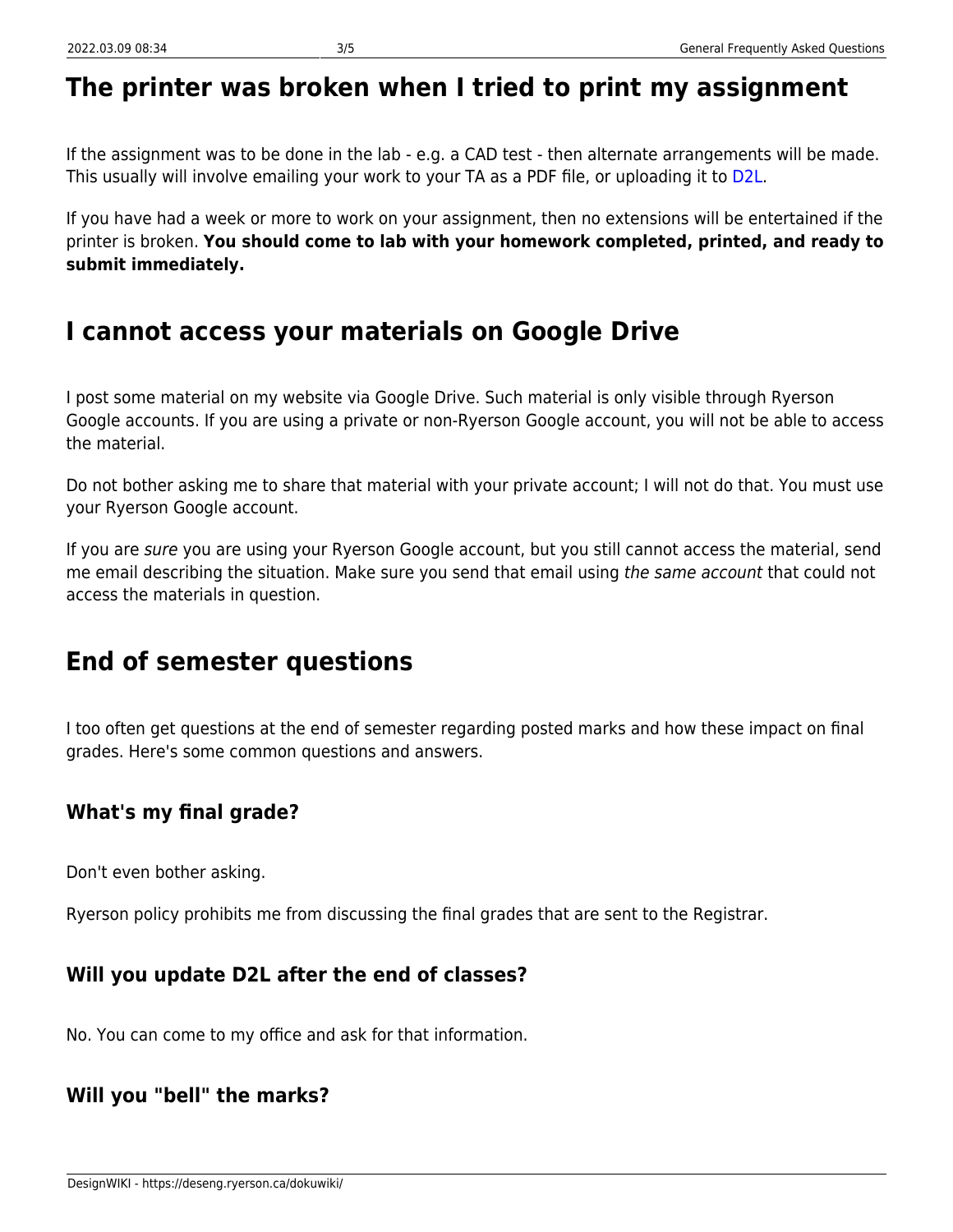Over my dead body.

"Belling the marks" is a purely subjective technique used by weak instructors and programs to make sure they are hitting politically expedient goals of "student success."

#### <span id="page-5-0"></span>**Will there be other "adjustments" made to the marks?**

I don't make adjustments, I make [corrections](https://deseng.ryerson.ca/dokuwiki/teaching:don_t_bother_begging_for_marks).

Will I make corrections? I don't know.

In drafting and design, there are many possible "right" answers, and different graders have different styles. Because of this, corrections generally need to be made before final grades are submitted, based on robust evidence of errors in grading, administration of homework/tests, etc. However, I cannot tell what adjustments need to be made till I have all the "raw" (unadjusted) marks in front of me and can analyze them properly.

Every student's marks and final grade are reviewed individually to ensure the fairest possible assessment. "Fair," in this context means "An accurate assessment of a student's skills and knowledge as demonstrated on all assignments, tests, etc. and as calculated by rules set in place in the course outline."

I can say that your grade will not go down as a result of corrections I may make.

#### <span id="page-5-1"></span>**Could my final mark be lower than that shown in D2L?**

Highly unlikely.

I don't lower marks unless there has been some egregious, nigh catastrophic problem; and even then I'd need special permission from the Administration to lower marks. Put another way: I started teaching in 1989, and not once in all that time, at no University where I taught have I seen marks lowered.

So you can safely assume your final grade will be equal to or greater than the grade you yourself can calculate given your marks and the information in the course outlines.

#### <span id="page-5-2"></span>**How are the final grades calculated?**

- 1. If there's an exam, it's graded to ensure consistent grading for all students, and exam marks are posted to D2L
	- $\circ$  MEC222: the exam is marked collaboratively by the instructors; one of them grades Booklet A for all sections, and the other grades Booklet B for all sections. This helps ensure consistency of grading for all students.
	- MEC325: the exam is marked by carefully selected teaching assistants, under the direct and constant supervision of the instructors.
- 2. All of D2L is downloaded into a private spreadsheet for analysis by the instructors.